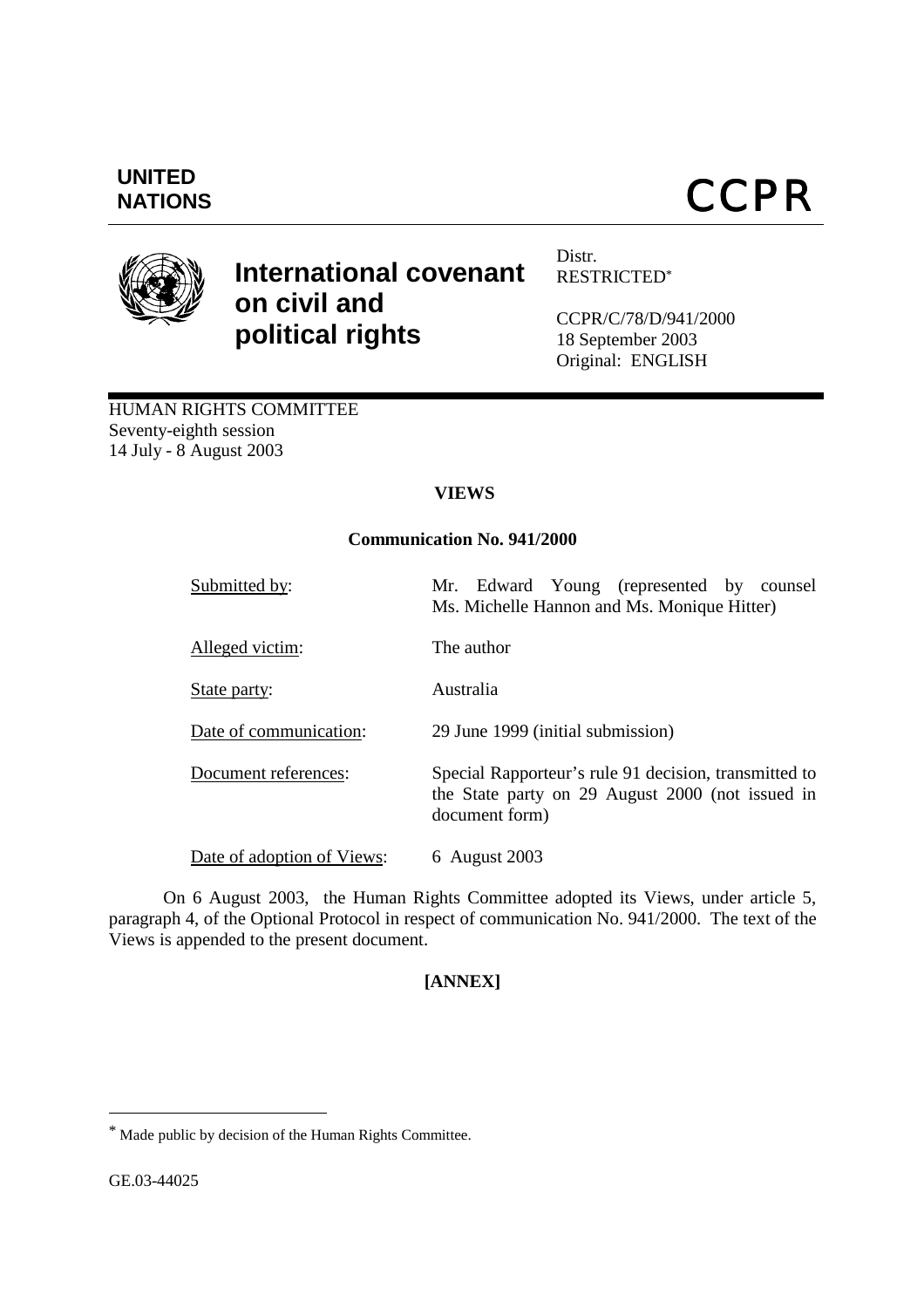#### **ANNEX**

# Views of the Human Rights Committee under article 5, paragraph 4, of the Optional Protocol to the International Covenant on Civil and Political rights

Seventy-eighth session

#### concerning

#### **Communication No. 941/2000\*\***

| Submitted by:          | Mr. Edward Young (represented by counsel<br>Ms. Michelle Hannon and Ms. Monique Hitter) |  |  |
|------------------------|-----------------------------------------------------------------------------------------|--|--|
| Alleged victim:        | The author                                                                              |  |  |
| State party:           | Australia                                                                               |  |  |
| Date of communication: | 29 June 1999 (initial submission)                                                       |  |  |

 The Human Rights Committee, established under article 28 of the International Covenant on Civil and Political Rights,

Meeting on 6 August 2003,

 Having concluded its consideration of communication No. 941/2000, submitted to the Human Rights Committee on behalf of Mr. Edward Young under the Optional Protocol to the International Covenant on Civil and Political Rights,

 Having taken into account all written information made available to it by the author of the communication, and the State party,

Adopts the following:

 $\overline{a}$ 

<sup>\*\*</sup> The following members of the Committee participated in the examination of the present communication: Mr. Prafullachandra Natwarlal Bhagwati, Mr. Alfredo Castillero Hoyos, Mr. Franco Depasquale, Mr. Maurice Glèlè Ahanhanzo, Mr. Walter Kälin, Mr. Rajsoomer Lallah, Mr. Rafael Rivas Posada, Sir Nigel Rodley, Mr. Martin Scheinin, Mr. Hipólito Solari Yrigoyen, Ms. Ruth Wedgwood and Mr. Roman Wieruszewski.

An individual opinion signed by Committee members Mrs. Ruth Wedgwood and Mr. Franco DePasquale is appended to the present document.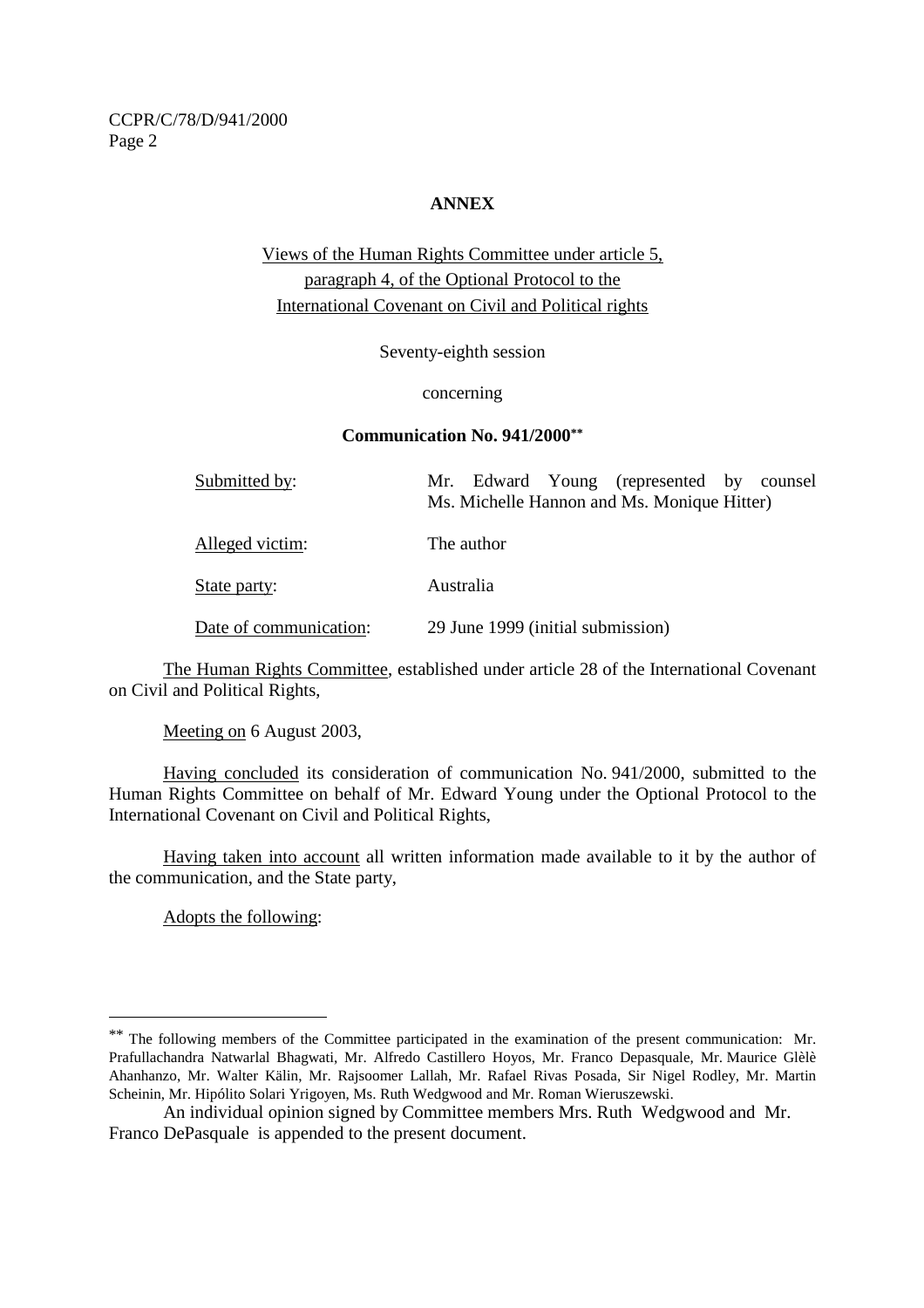#### **Views under article 5, paragraph 4, of the Optional Protocol**

1. The author of the communication is Mr. Edward Young, an Australian citizen, born on 7 May 1935 and currently residing in the state of New South Wales. He claims to be a victim of a violation by Australia of article 26 of the Covenant. He is represented by counsel.

#### The facts as presented by the author

2.1 The author was in a same-sex relationship with a Mr. C for 38 years. Mr. C was a war veteran, for whom the author cared in the last years of his life He died on 20 December 1998, at the age of 73. On 1 March 1999, the author applied for a pension under section 13 of the Veteran's Entitlement Act ("VEA") as a veteran's dependant. On 12 March 1999, the Repatriation Commission denied the author's application in that he was not a dependant as defined by the Act. In its decision the Commission sets out the relevant legislation as follows:

Section 11 of the Actstates:

"dependant, in relation to a veteran (including a veteran who has died), means

(a) the partner…"

Section 5E of the Act defines a "partner, in relation to a person who is a "member of a couple", [as] the other member of the couple."

The notion of couple is defined in section 5E(2):

"a person is a "member of a couple" for the purposes of this Act if:

- (a) the person is legally married to another person and is not living separately and apart from the other person on a permanent basis; or
- (b) all of the following conditions are met:
	- (i) the person is living with a person of the opposite sex (in this paragraph called the partner);
	- (ii) the person is not legally married to the partner;
	- (iii) the person and the partner are, in the Commission's opinion (…….), in a marriage-like relationship;
	- (iv) the person and the partner are not within a prohibited relationship for the purposes of Section 23 B of the Marriage Act 1961."

The decision reads "The wording of Section 5E (2) (b) (i) – the text that I have highlighted - is unambiguous. I regret that I am therefore unable to exercise any discretion in this matter. This means that under legislation, you are not regarded as the late veteran's dependant. Because of this you are not entitled to claim a pension under the Act."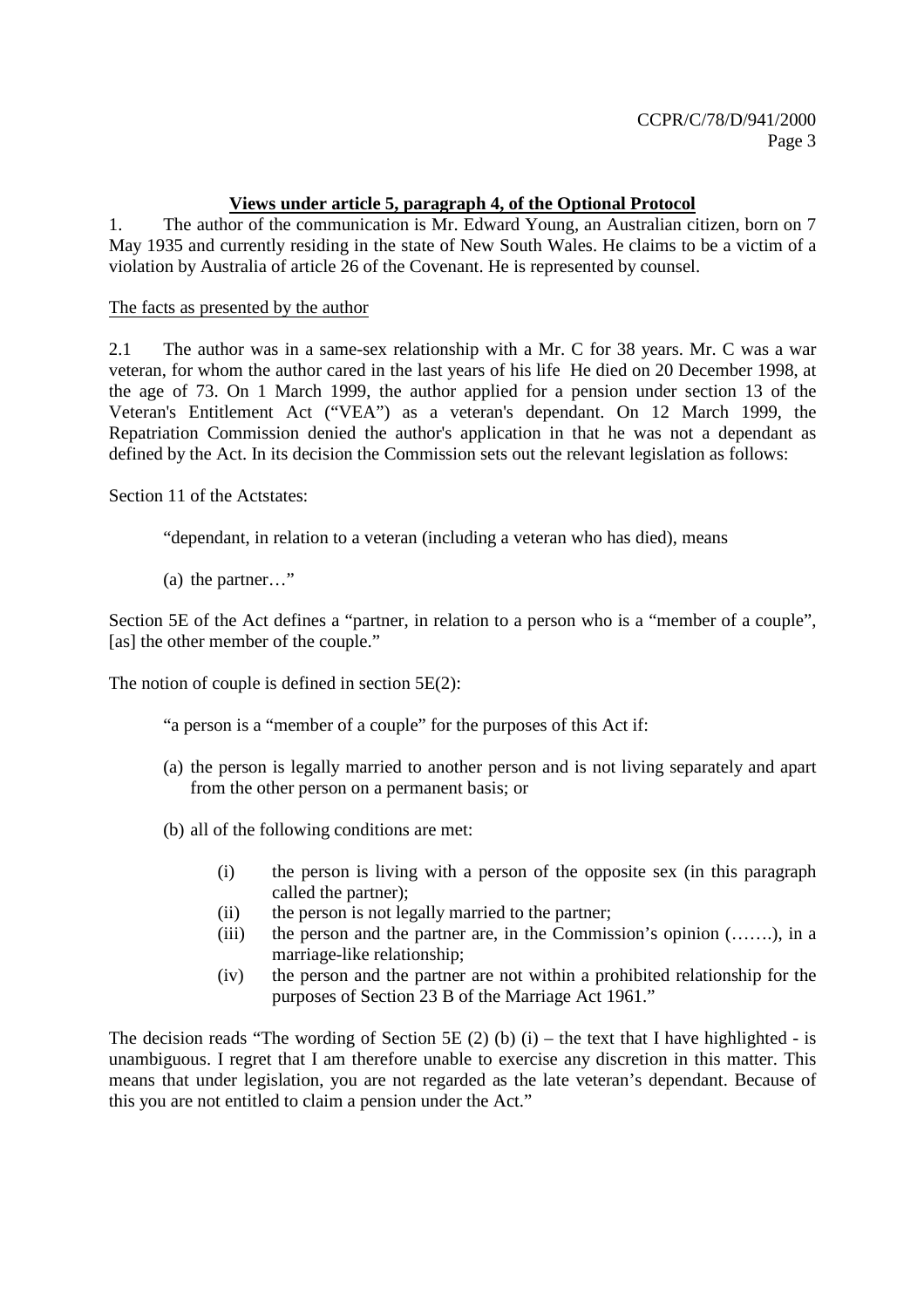The author was also denied a bereavement benefit under the Act, as he was not considered to be a "member of a couple".

2.2 On 16 March 1999, the author applied to the Veterans Review Board ("VRB") for a review of the Commission's decision. On 27 October 1999, the Board affirmed the Commission's decision, finding that the author was not a dependant as defined by the Act. In its decision the Board outlines the legislation as above and considers that it "has no discretion in its application of the Act and in this case it is bound to have regard to Section 11 of the Act. Hence, under the current legislation, the Board is required to affirm the decision under review in relation to the status of the applicant".

2.3 On 23 December 1999, the Human Rights and Equal Opportunity Commission ("HREOC") denied the author's complaint to that body, stating that as the author had been subjected to the automatic and non-discretionary operation of legislation, the Commission had no jurisdiction to intervene.

The complaint

-

3.1 The author complains that the State party's refusal, on the basis of him being of the same sex as his partner, that is, due to his sexual orientation, to provide him with a pension benefit violates his right to equal treatment before the law and is contrary to article 26. He concedes that article 26 does not compel a State party to enact particular legislation, but argues that where it does, the legislation must comply with article 26. The author recalls that in *Broeks v. the*  Netherlands<sup>2</sup>, Zwaan de Vries v. the Netherlands<sup>3</sup>, and Danning v. the Netherlands<sup>4</sup>, the Committee, in principle, found social security legislation to be subject to article 26. He also recalls that in *Toonen v. Australia*<sup>5</sup> the Committee recognized sexual orientation as a proscribed ground for differentiation under article 26.

3.2 The author argues that although he could have appealed to the Commonwealth Administrative Appeals Tribunal ("AAT") such an appeal would have had no prospect of success, as it would also have been bound by the provisions of the VEA.

<sup>1</sup> The author does not make any specific claim on this fact.

<sup>2</sup> Case No. 172/1984, Views adopted on 9 April 1987.

<sup>3</sup> Case No. 182/1984, Views adopted on 9 April 1987.

<sup>4</sup> Case No. 180/1984, Views adopted on 9 April 1987.

<sup>5</sup> Case No. 488/1992, Views adopted on 31 March 1994.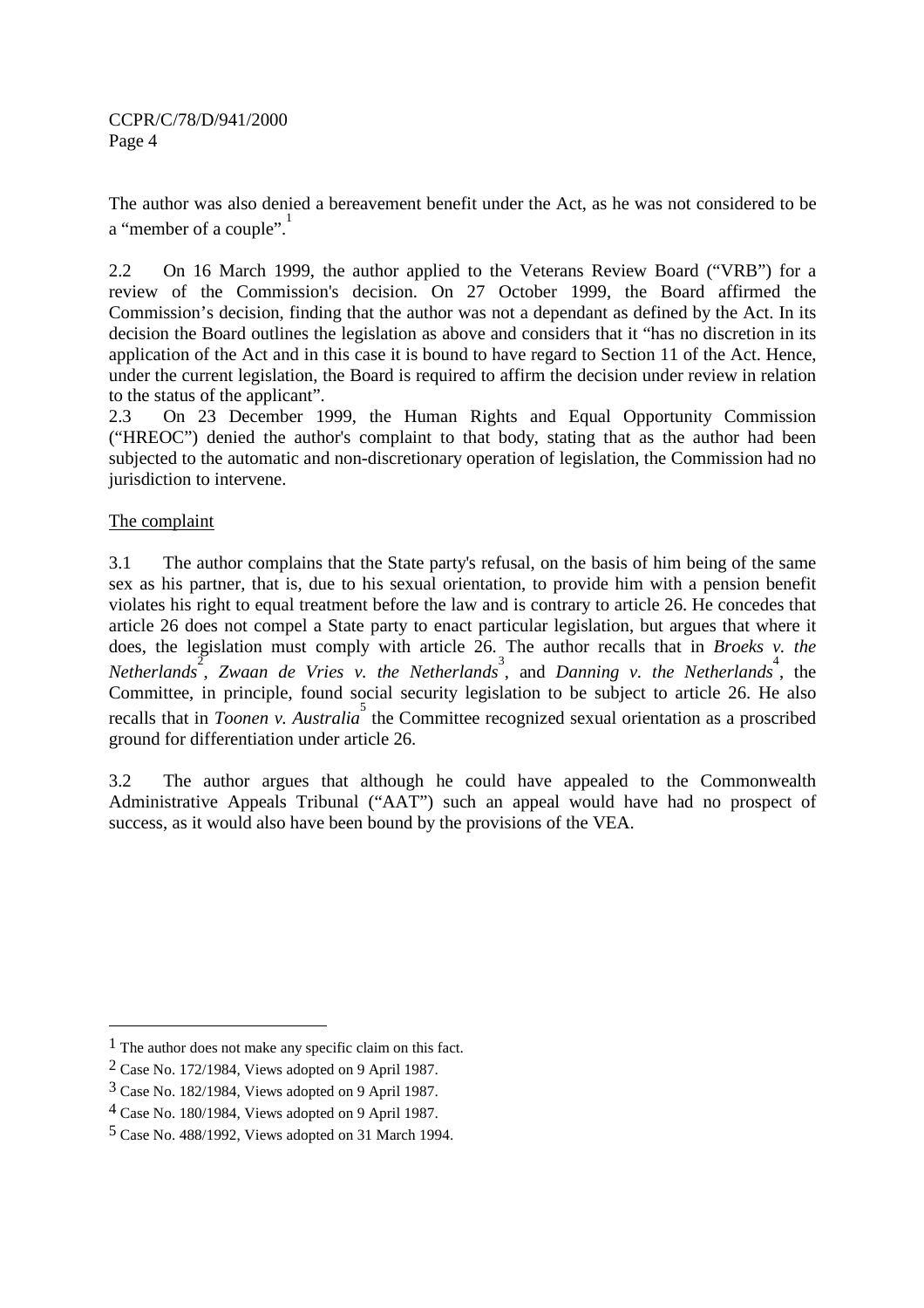#### The State party's submission on the admissibility and merits of the communication

4.1 By Note Verbale of 1 May 2001, the State party comments on the admissibility and merits of the communication. It considers the meaning of the rights protected under article 26 and distinguishes between "equality before the law" and "equal protection of the law". The former, it contends, is not directed at legislation but rather exclusively at its enforcement and means that judges and administrative officials must not act arbitrarily in enforcing laws. <sup>6</sup> The latter, it argues, relates to the substance of the laws as well as their application.<sup>7</sup> Although the author refers to 'equality before the law' in his communication, the State party does not understand this to relate to an alleged breach of this aspect of article 26. Rather than alleging arbitrary action by judges or officials, the State party understands the author to be alleging that the law itself is discriminatory, and that he raises the issue of equal protection of the law under article 26.

4.2 The State party challenges the admissibility on three grounds. Firstly, it argues that the author is not a victim within the meaning of article 1 of the Optional Protocol, pursuant to which the Committee has indicated that an author must provide evidence that he/she is personally affected by an act or omission by the State party. Although the State party endorses the decisions of the domestic authorities rejecting the author's application for a pension, it does not endorse the reasons articulated by these bodies for so disposing of it. It argues that a thorough examination of the facts and their application to the VEA reveals that no partner of Mr. C, whether homosexual or heterosexual, would have been entitled to the pension under the VEA. Consequently, the State party argues that neither the author's sexual orientation nor the sexual orientation of Mr. C is determinative of the issue.

4.3 The State party notes that the author applied for a pension under the VEA and that the eligibility provisions are dealt with in Division 2 of Part II of the VEA. Section 13 sets out the criteria for 'eligibility for pension'. According to the State party, in order to prove that he has been the subject of unlawful discrimination, the author must first establish that he is able to satisfy the entitlement provisions in section 13.

4.4 The State party explains that section 13 provides five separate grounds for entitlement to the pension. In particular, section 13(1) allows a dependant, including the partner, of a veteran to claim the pension where the veteran's death was 'war-caused'. The State party argues that the records of the Department of Veterans' Affairs do not show that Mr. C's death was 'war-caused',

-

<sup>6</sup> The State party refers to the *travaux préparatoires* of the Covenant and its Views in the communications of Broeks v the Netherlands, Danning v the Netherlands, Zwaan de Vries v the Netherlands, supra.

<sup>7</sup> The State party refers to UN Doc. A/42/40, page 139, paragraphs 12.1 to 1.13 and the communications Broeks v. the Netherlands, Danning v the Netherlands and Zwaan de Vries v the Netherlands, supra.

The State party refers to the following communications in an attempt to show that the author has not sufficiently demonstrated that he is a victim: J.H v. Canada, Case No. 187/1985, Decision adopted on 12 April 1985; Tadman et al v. Canada, Case No. 816/1998, Decision adopted on 29 October 1999; de Groot v Netherlands, Case No. 578/1994, Decision adopted on 14 July 1995; Toonen v Australia, supra.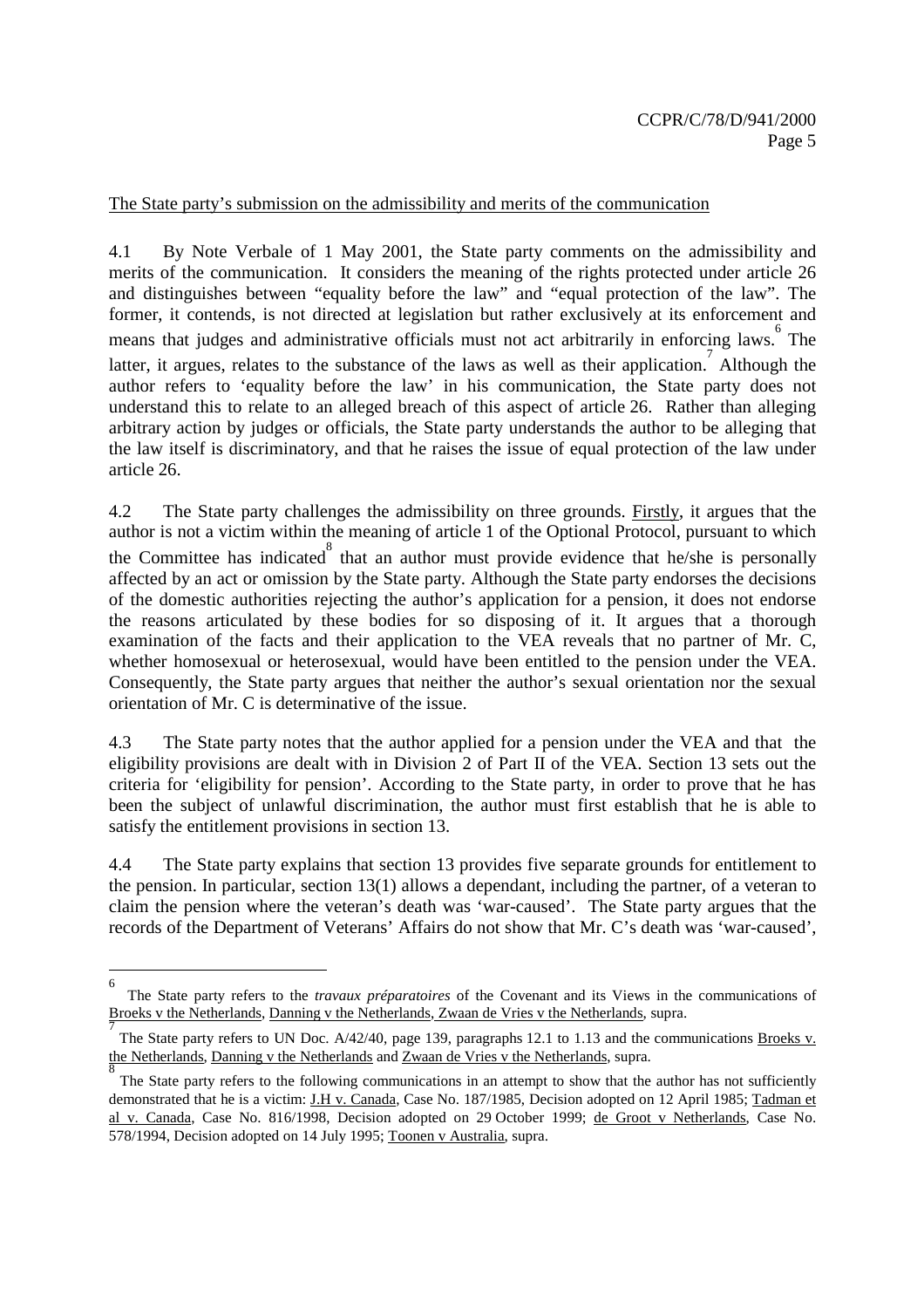-

nor does the author allege that his death was 'war-caused'. Therefore, it submits that, no heterosexual or homosexual partner of Mr. C could have been entitled to the pension under subsection (1). The State party then goes on to apply the facts of the author's case to the other subsections of article 13 in an attempt to demonstrate that regardless of relationship, the author would not have been eligible for a pension, as Mr. C was not a veteranto whom one of the requisite provisions applied. It submits that since the author was in any event not entitled to that benefit, he has not established a *prima facie* entitlement to the pension and therefore is not a victim for the purposes of article 1.

4.5 Secondly, the State party recalls the Committee's jurisprudence and argues that the author has not sufficiently substantiated his case for the purposes of admissibility. To raise a prima facie case, the State party argues that the author must establish that he was denied a benefit that would have been available to a heterosexual partner of Mr. C as a matter of entitlement under law and refers back to its arguments in paragraphs 4.2 to 4.4 above. It submits that the author failed to evaluate properly all the facts of the case and the application of those facts to section 13 of the VEA, and that therefore he is unable to substantiate the claim that his lack of entitlement to the pension under the VEA is determined by a distinction based on sexual orientation in breach of article 26.

4.6 Thirdly, the State party argues that the author has not exhausted domestic remedies for the purposes of admissibility. In referring to the Committee's jurisprudence<sup>10</sup>, the State party submits that the balance of opinion in the Views of the Committee is that a remedy must have no chance of success in order for an author to successfully claim that the particular remedy does not need to be exhausted before a communication can be declared admissible.

4.7 The State party submits that the author could have appealed the decision not to grant him the pension to the AAT and provides the following information on this tribunal. The AAT was created by Federal statute and has the power to affirm or quash a decision, and to remit the matter to the original decision-maker to make a new decision, vary a decision or replace the original decision with a new one. In exercising this power, the role of the AAT is to determine the 'correct or preferable decision' in relation to a particular matter. In performing its functions, the AAT as a matter of course conducts a thorough examination of all the facts. The AAT is not bound to use only the information available to the original decision-maker, and may consider

<sup>9</sup> The State party refers to the following reports of the Human Rights Committee in UN Documents A/48/40, paragraph 781; A/47/40, paragraph 625; A/46/40, paragraph 679; A/45/40, paragraph 608; A/44/40, paragraph 633; A/43/40, paragraph 654; A/39/40, paragraph 588; A/52/40, paragraph 478; A/51/40, paragraph 388; A/50/40, paragraph 500; Oló Bahamonde v Equatorial Guinea, Case No. 468/1991, Views adopted on 20 October 1993; J. A. M. B.-R. v. the Netherlands, Case No. 477/1991,Decision adopted on 7 April 1994.

<sup>10</sup> The State party refers to the following communications: Kelly v Jamaica, Case No. 537/1993, Views adopted on 17 July 1996; Henry et al. v Jamaica, Case No. 571/1994, Views adopted on 25 July 1996; Pereira, on behalf of Colamarco Patino v Panama, Case No. 437/1990, Decision adopted on 21 October 1994; G v Canada, Case No. 934/2000, Decision adopted on 17 July 2000; A v New Zealand, Case No. 754/1997, Views adopted on 15 July 1999; Mansur et al. v the Netherlands, Case No. 883/1999,Decision of 5 November 1999; Maille v France, Case No. 689/2000, Views adopted on 10 July 2000; and Gómez Vázquez v Spain, Case No. 701/1996, Views adopted on 20 July 2000.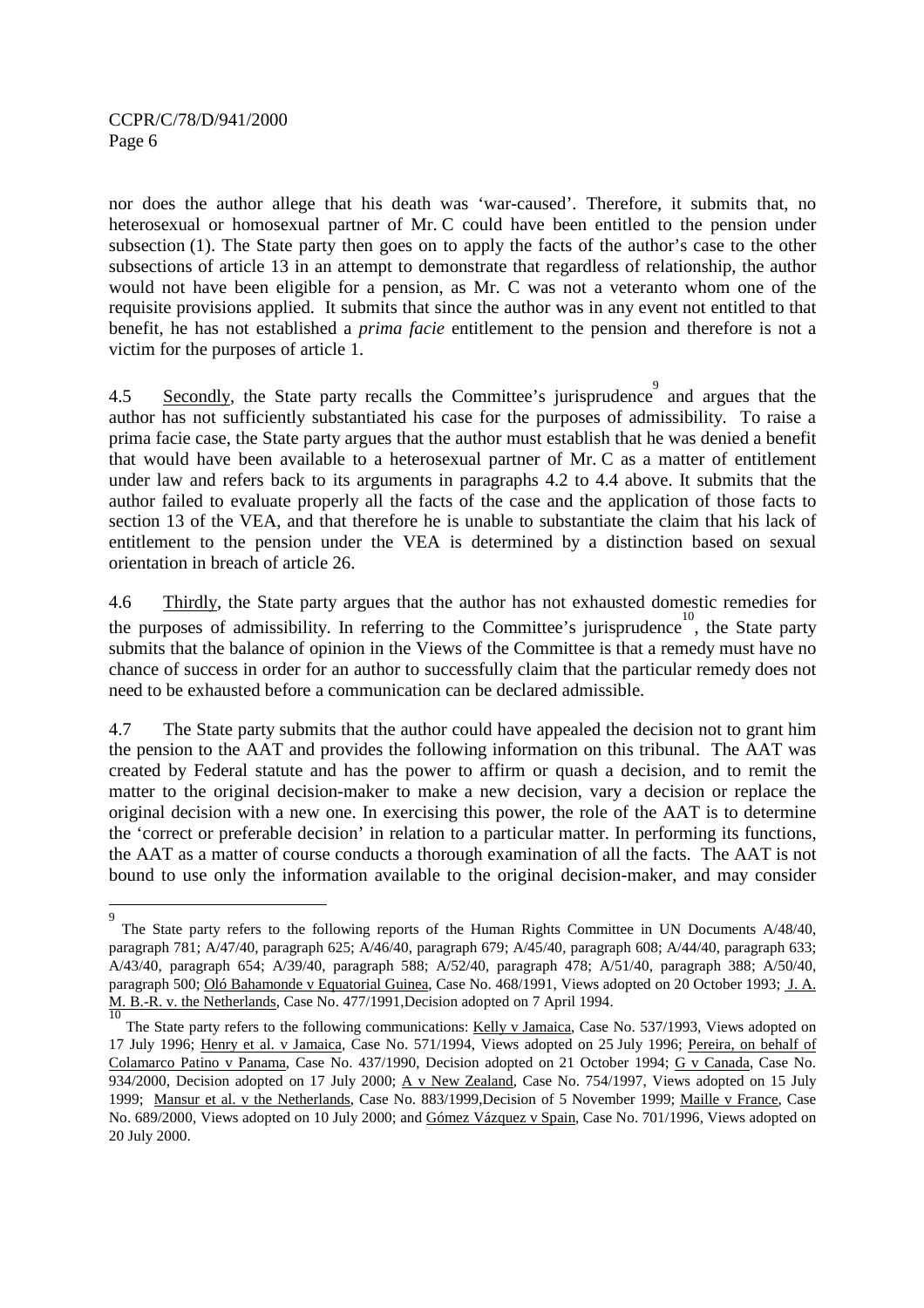information not known at the time of the original decision. A party to a matter heard by the AAT may seek judicial review of a decision in the Federal Court.

4.8 The State party submits that the AAT would in all likelihood have concluded that the author, like any heterosexual or homosexual partner of Mr. C, was not entitled to a pension under section 13 of the VEA. This decision would have been based on either: (1) the failure of Mr. C to meet the requirements in section 13 of the VEA upon which partner entitlement to the pension depends, in particular those relating to serious disability or death caused as a result of war service (as outlined in para. 4.2 to 4.4); or (2) the author's failure to provide sufficient evidence of his allegedly de facto relationship with Mr. C (the State party provides further information on this argument in the merits). The State party submits that a decision of the AAT based on either or both of these grounds would not involve any distinction upon which a breach of article 26 could be founded and this matter would not have been brought to the Committee.

4.9 On the merits, the State party argues that, notwithstanding the reasons provided by the decision-making bodies in the author's case, the sexual orientation of Messrs C and the author was not determinative of the author's entitlement to the pension, and for the purposes of the Committee's consideration of the communication, the author's allegation lacks any merit. The State party supports this submission on two grounds. Firstly, the State party alleges that no heterosexual or homosexual partner of Mr. C would have been entitled to the pension under section 13 of the VEA. Secondly, the State party submits that in any case the author had failed to provide sufficient information to establish that he was in fact the partner of Mr. C. Therefore, and notwithstanding the author's inability to meet the eligibility criteria set out in the VEA, the State party submits that the decision-making bodies could not have been satisfied that the threshold requirement of establishing the existence of a *de facto* relationship had been met.

4.10 The State party submits that the author provided insufficient evidence in support of his claim that he was the *de facto* partner of Mr. C. Thus, on a proper application of the facts, as presented by the author to the relevant law, the State party submits that no distinction was made that was not based on or justified by reasonable and objective criteria. The State party underlines the importance of disbursing Government funds where they are most needed. Thus, it is common practice to impose eligibility criteria in relation to social security payments and the State party notes the Committee's recognition of the rights of States to subject the payment of social security benefits to eligibility criteria<sup>11</sup>.

 $\frac{1}{11}$ The State party refers to Neefs v the Netherlands, Case No. 425/1990, Views adopted on 15 July 1994, as an example.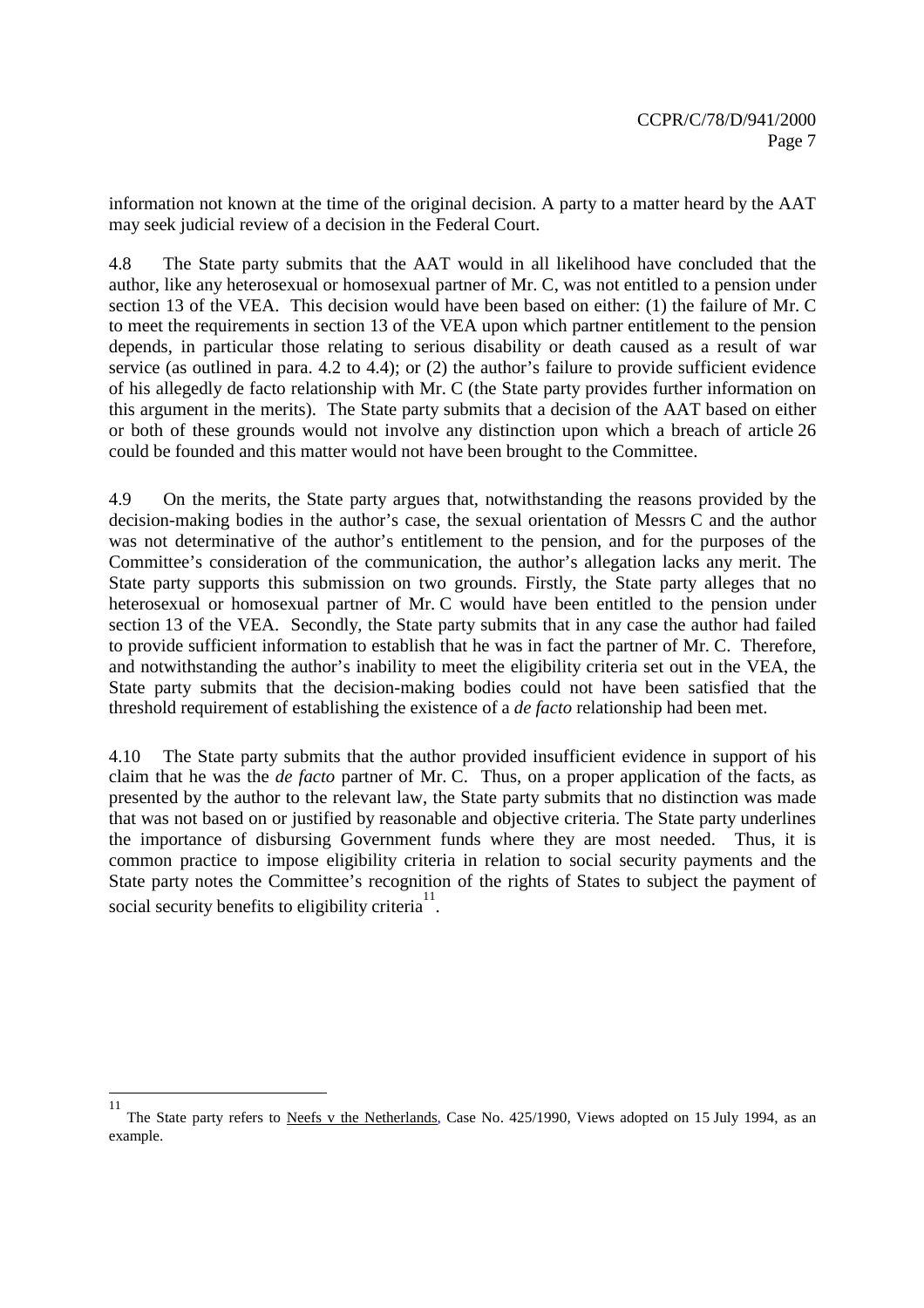4.11 The State party explains that the criterion of properly evidencing the existence of a *de facto* relationship is one of the criteria that must be met before a person is entitled to a dependant's pension under the VEA. According to the State party, Mr. C did not indicate in correspondence with the Department that he was anything other than single.<sup>12</sup> The Department requires evidence of relationships to determine the entitlement to pension benefits. In this regard, the application form for a war widower's pension states:

"Please attach a copy of your marriage certificate or evidence of your relationship with the deceased veteran, unless you have previously supplied this material to the Department. "

4.12 The State party submits that, other than the author's application for a pension, the only evidence provided by the author is his name as Mr. C's partner on the latter's death certificate. It submits that information on New South Wales death certificates, including that relating to spouses, is not considered to be probative of the accuracy of the information. It is submitted that, in isolation, the information on the death certificate is insufficient to establish that the author was the partner of Mr. C for the purposes of the VEA. It further submits that the Department would note evidence of, for example, shared expenses, cohabitation or sharing of significant experiences, correspondence, benefaction under a will and statements from family or mutual friends or acquaintances.

4.13 The assessment of whether the author was in fact Mr. C's partner was no different from the assessment that would have applied to any heterosexual or homosexual person claiming to be the partner of a veteran. In the absence of additional evidence, the Department could not have been satisfied that the author was the partner of Mr. C. The State party submits that this application of the assessment process prevents an issue of equal protection of the law from arising. It also submits that there is no evidence of arbitrary actions on the part of officials in the Department that would support a finding that the author's guarantee of equality before the law has been breached (para. 4.1 above).

4.14 In conclusion, the State party submits that, the author failed to provide sufficient evidence of his status as a *de facto* partner of Mr. C and, this would have provided additional grounds for refusing to grant the author the pension. This refusal, according to the State party does not give rise to a breach of the author's rights under article 26.

 $\frac{1}{12}$ 

The State party provides and refers to the following documents submitted by Mr. C to support this view (a) Claim for Service Pension by a Veteran or Mariner, pages 2, 3, 5 and 6; (b) Lifestyle Report, particularly Section 2 'Personal Relationships', in which there is no reference to a partner, and Section 4 'Recreation and Community Activities', in which Mr. C says that he rarely receives visitors either by friends or family; (c) Medical Examination – Psychiatric, in which there is no reference to a partner.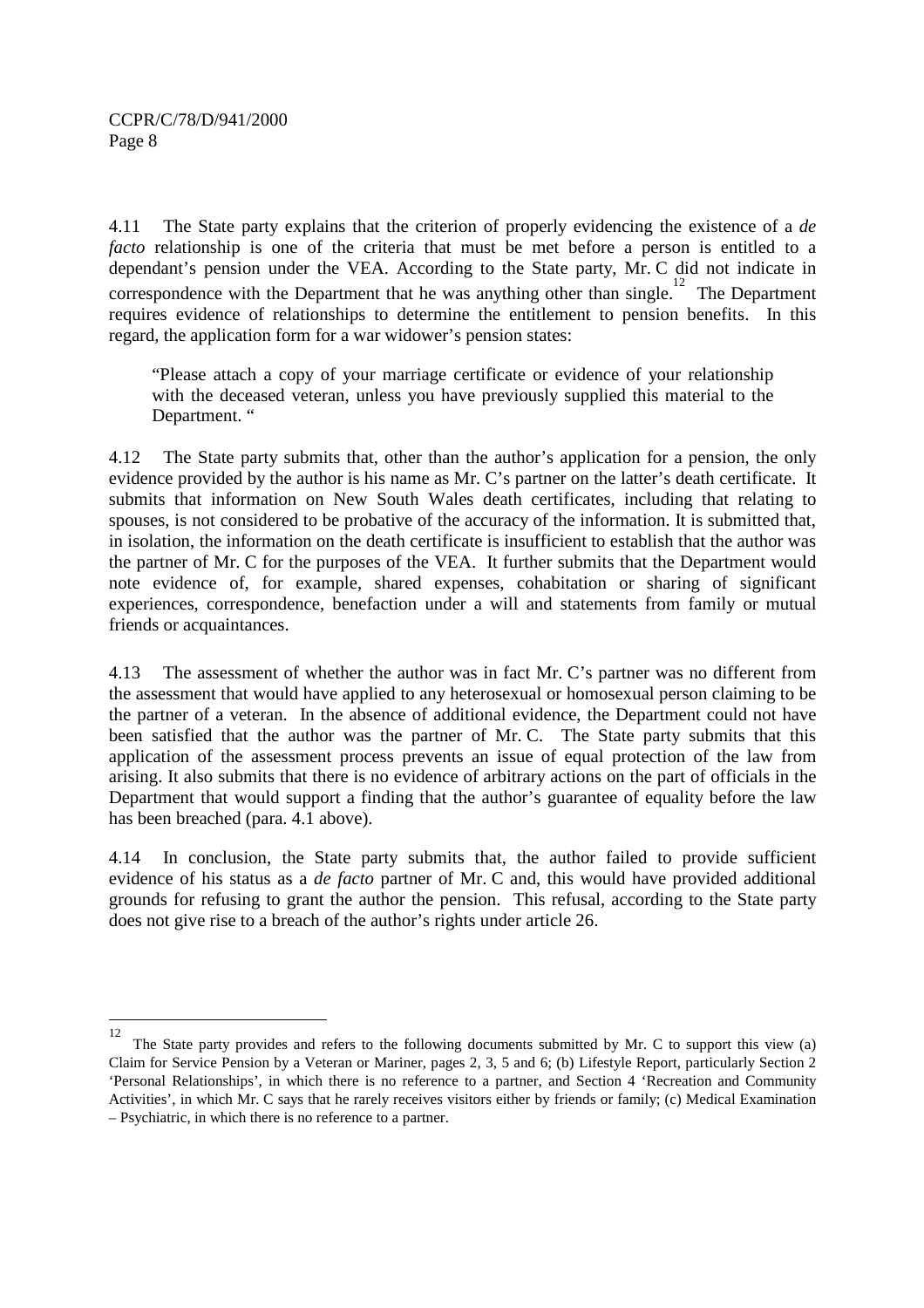#### Comments by the author

5.1 By submission of 17 August 2001, the author reiterates that he is a victim for the purposes of article 1 of the Optional Protocol in that he is a natural person who was personally affected by the fact that he was denied a pension by reason of his sexual orientation. He reiterates that both the Repatriation Commission and the VRB made it clear that the reason for rejection of his application was because his partner was not a member of the opposite sex, i.e. because of his sexual orientation.

5.2 The author notes that, although the State party submits that it does not affirm the reasons of the Repatriation Commission and the VRB for rejecting his application, it does not deny that sexuality is a criteria relevant to the granting of pensions under the VEA and that the author's sexuality prevents him from satisfying that criteria. He further argues that the State party does not contend that any other domestic bodies reviewing his application would make a different finding on his eligibility for a pension as a dependant.

5.3 With respect to the State party's argument that the author is not a victim because he could be denied a pension under the VEA based on a number of other criteria which do not relate to his sexuality, the author submits that his eligibility to meet these other criteria is not relevant to his status as a victim for the following reasons: even if he meets the criteria in sub-section 13 he would still not be entitled to a pension because he would not meet the definition of dependant. In the author's view, it is important to distinguish between cases such as Hoofdman v. the Netherlands,<sup>13</sup> where it is evident that an individual would not be entitled to some State benefit on grounds other than the discriminatory grounds proscribed by the Covenant, and cases where the entitlement to a benefit is arguable and requires a proper and fair hearing by an appropriate State administration body for the determination of eligibility.

5.4 The author argues that he had no opportunity to demonstrate whether or not he can meet the criteria of these sub-sections. He acknowledges that he could not meet the criteria in respect of certain subsections of section 13, which would entitle him to a pension, but he maintains that he has not yet been given the opportunity to establish that he meets the criteria under other subsections of section 13 which would also provide such an entitlement. He submits that, although in its submission the State party made assumptions about his ability to meet these various criteria, the State party has vested domestic bodies, including the VRB, with jurisdiction to determine whether the criteria in question have been met.

5.5 The author contends that, in making assumptions at this stage about his ability to meet these criteria, the State party again discriminates against him because citizens in heterosexual

 $\frac{1}{13}$  *Communication No. 602/1994, Views adopted on 3 November 1998*. In this case, the Committee held, on the merits, that "on the basis of the information before it, it appears that the author, even if he had been married to his partner rather than cohabitating with her without marriage, would not have been entitled to a pension under the AWW, since he was under 40 years of age, not unfit for work and had no unmarried children to care for. The matter before the Committee is thus confined to the entitlement to a temporary benefit only."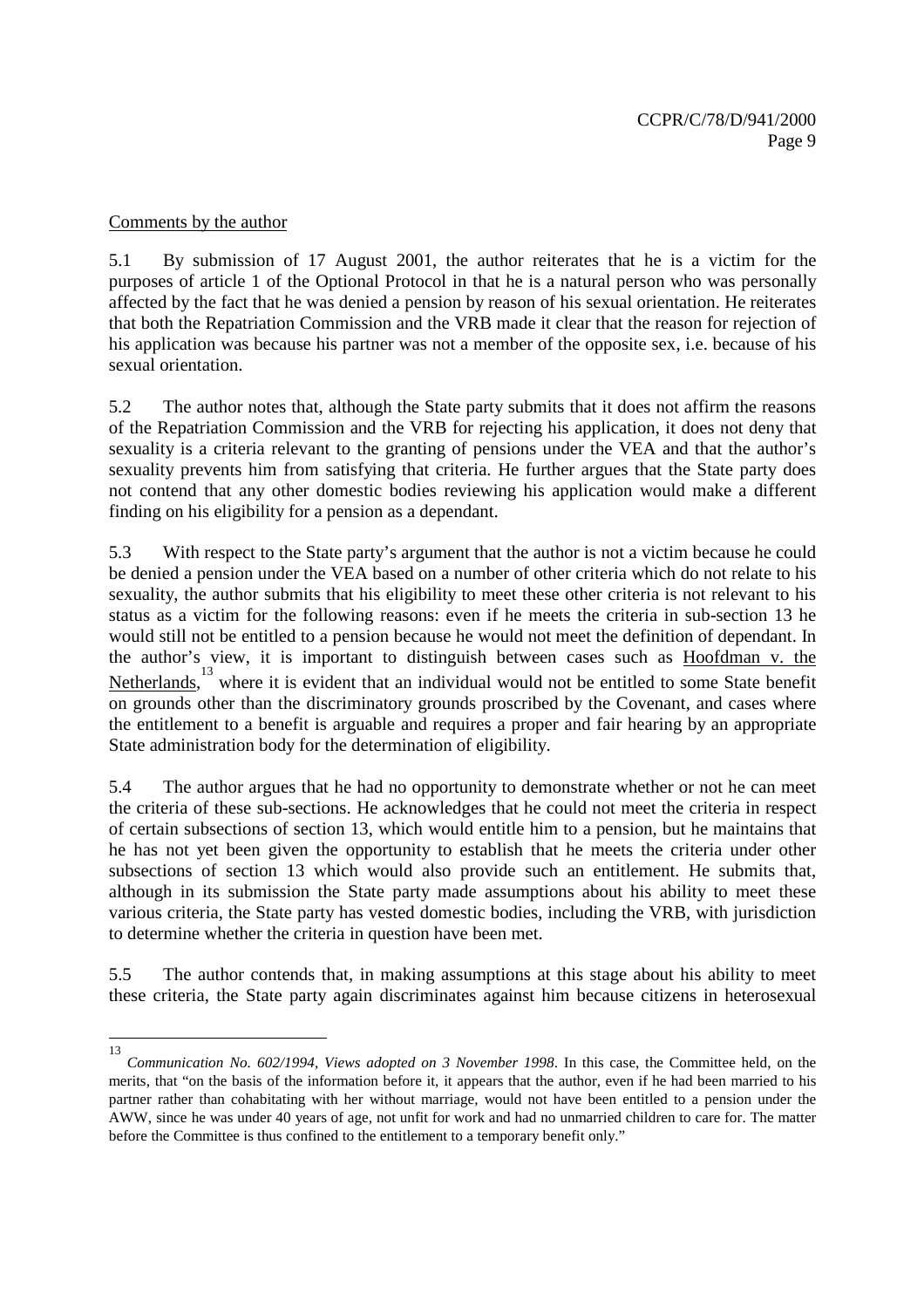relationships seeking such a pension under the above-mentioned sub-sections would be able to meet criteria assessed by the Repatriation Commission, the VRB or other decision-making bodies. Such bodies review all the evidence regarding the matter. The author submits that the State party is yet to see the author's evidence or hear his arguments as to how he might meet these criteria. In addition, the author states that to require him to seek further review when it is clear it will not ultimately result in a different outcome is also discriminatory. He argues that he is being treated unequally under the law simply by being excluded on the basis of his sexuality even if he cannot establish that he meets the other criteria for a pension.

5.6 On the issue of exhaustion of domestic remedies, the author states that as the VRB clearly stated that it had no discretion to make a finding other than one which excludes the author from eligibility for a pension on the basis of his failure to meet with the definition of a dependant, it would not be open to the AAT or the Federal Court of Australia to make a different finding. According to the author, under Australian law when the meaning of a provision of a statute is clearly stated in that statute the decision-making body has no power to interpret it differently. Section 5(E) is very clear in requiring a person claiming to be a member of a couple, in order to be a partner and therefore a dependant under the Act, to be in a heterosexual relationship.

5.7 According to the author, this provision leaves no room for any decision-making bodies to exercise their discretion to include same sex partners within the definition even if the body thought it just and reasonable to do so. He argues that jurisprudence in relation to the interpretation of terms such as "partner", "spouse" and "couple" has failed to include same sex relationships even when there has been discretion to do so because the term has never been defined further. The author notes that the State party does not contend that the AAT or the Federal Court could have come to any different interpretation on this point. At best, he notes its claim that the AAT might have found other grounds in addition to the "discriminatory ground" to exclude the author from receiving a pension.

5.8 The author argues that the Committee's jurisprudence  $14$  only requires him to establish that seeking further review of the reasons articulated for denying a benefit would be futile. It does not require him to seek further domestic remedies on the basis that other decision-making bodies might find him ineligible on grounds which were not of concern to the decision-making bodies which had actually assessed his application. He further submits that no responsibility should be placed on him to seek a review of a decision in order to exhaust domestic remedies, other than in relation to that aspect of the decision which he claims violates the Covenant.

5.9 The author reiterates that he did attempt to have HREOC examine his claim that the limitation of pension payments under the Act to heterosexual partners of veterans was a breach of article 26 of the Covenant. He submits that, in its response, HROEC stated that the resources of the Commission do not permit it to conduct an examination of entitlements for same sex couples under the provisions of the VEA and that it was unable to investigate the matter on any

 14 The author refers to: Barzhig v. France ,supra; Collins v. Jamaica, Case No. 356/1989, Views adopted on 12 May 1993; Maille v France, supra; and Gómez Vázquez v Spain, supra.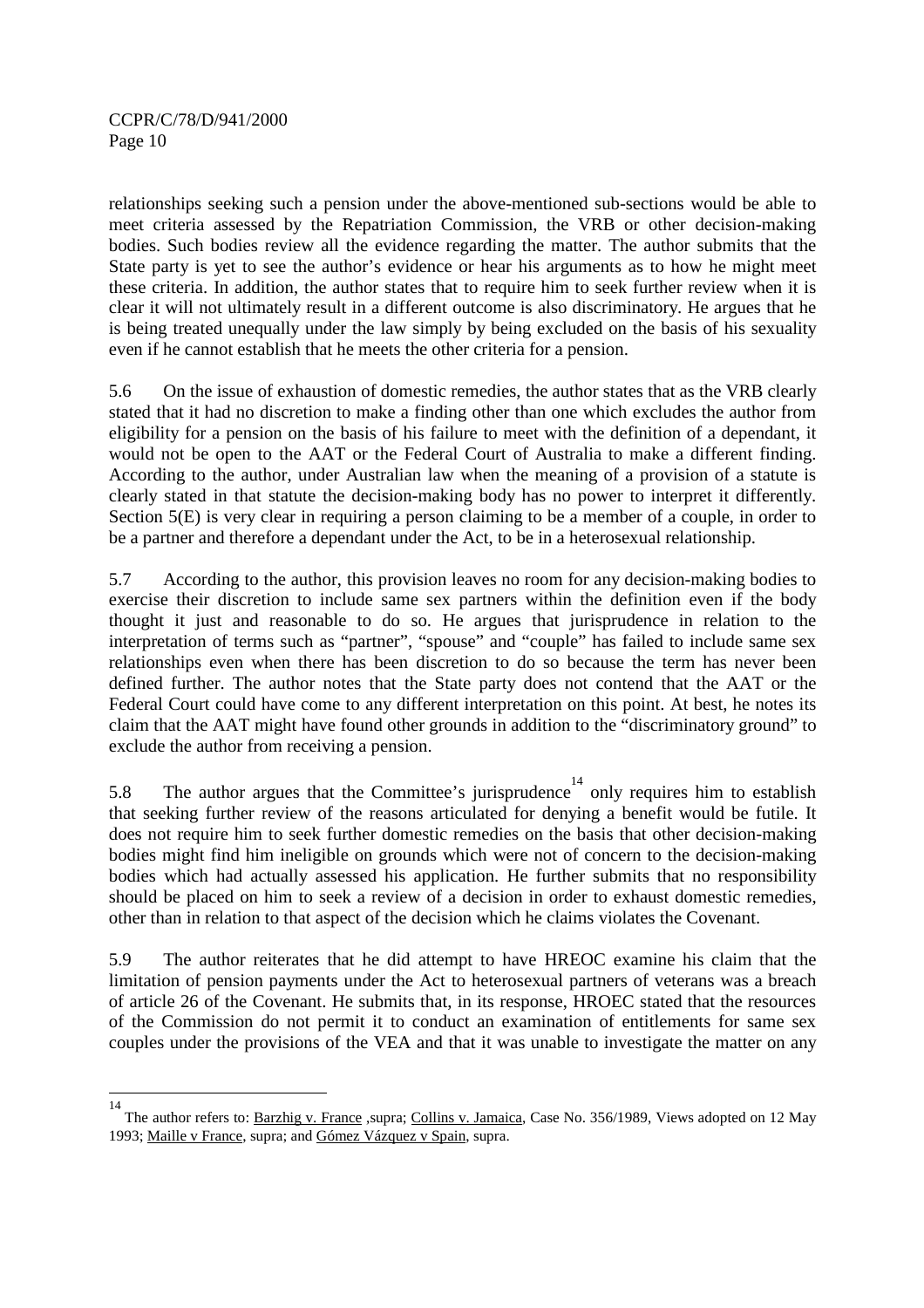other basis as it was not a matter where the decision-maker had any discretion in determining whether or not the author fell within the provisions of a dependant as defined by the VEA.

5.10 The author refutes the State party's contention that it was likely that had he appealed his case to the AAT it would have refused his application on grounds other than his sexuality. He contends that the State party is incorrect in its argument that he would not have been entitled to a pension under section 13 of the VEA, and argues that neither of the review bodies which were empowered to consider his application indicated that they had any concern with his ability to meet the criteria in the sub-sections of section 13. He states that Mr. C was not a smoker until he entered the army and that the effects of smoking contributed to his death. Under Australian jurisprudence, veterans who died from a smoking related illness have been found to have died from a war-caused injury, and satisfied section 13, if the reason for smoking was related to enlistment in the army. According to the author, applications for pensions under the VEA based on a war-caused injury by dependants of veterans have been accepted even when the connection between the veteran's death and his war-caused injury was made only posthumously.

5.11 Finally, on the issue of exhaustion of domestic remedies, the author submits that he is of limited means, having no assets and receiving only a Department of Social Security pension, and is not in a financial position to pursue legal options.

5.12 On the merits, the author provides further argument on the issue of the evidence provided pertaining to his relationship with Mr. C. He submits that the suggestion that he was denied a pension because of his failure to provide sufficient evidence of his relationship with Mr. C is inconsistent with the written decisions of the Repatriation Commission and the VRB, which accepted the existence of his relationship with Mr. C. He submits that he could satisfy other review bodies of their relationship, <sup>15</sup> and argues that both decisions indicate that they denied the author's application because he could not meet the definition of dependant, that is, due to his sexual orientation. The VRB expressly accepted the existence of the author's relationship with Mr. C. 16

5.13 The author argues that given the Australian, and particularly the Department of Defence and Veteran Affairs', attitudes to same-sex relationships, as demonstrated by the Department's refusal to recognise the validity of such relationships<sup>17</sup>, it is not surprising that Mr. C responded the way he did on the documents referred to by the State party at paragraph 4.11. Nothing in

 $\frac{1}{15}$  The author provides a statement regarding his relationship with Mr. C and eight statements from others attesting to the existence of a genuine and longstanding relationship between them. In the author's further submission, of 2 April 2002, he submits that he does not request the Committee to make determinations of fact on this evidence but provides it only to refute the material provided by the State party. 16

The author provides the decision which states that: "The Board………was sympathetic to his position of having had a long-term relationship with the late veteran". It then sets out the relevant provisions of the VEA relating to the definition of a dependant and states "under the current legislation the Board is required to affirm the decision under review in relation to the status of the applicant."

<sup>17</sup> The author provides his own summary of some Defence Department policies on recognition of same sex relationships.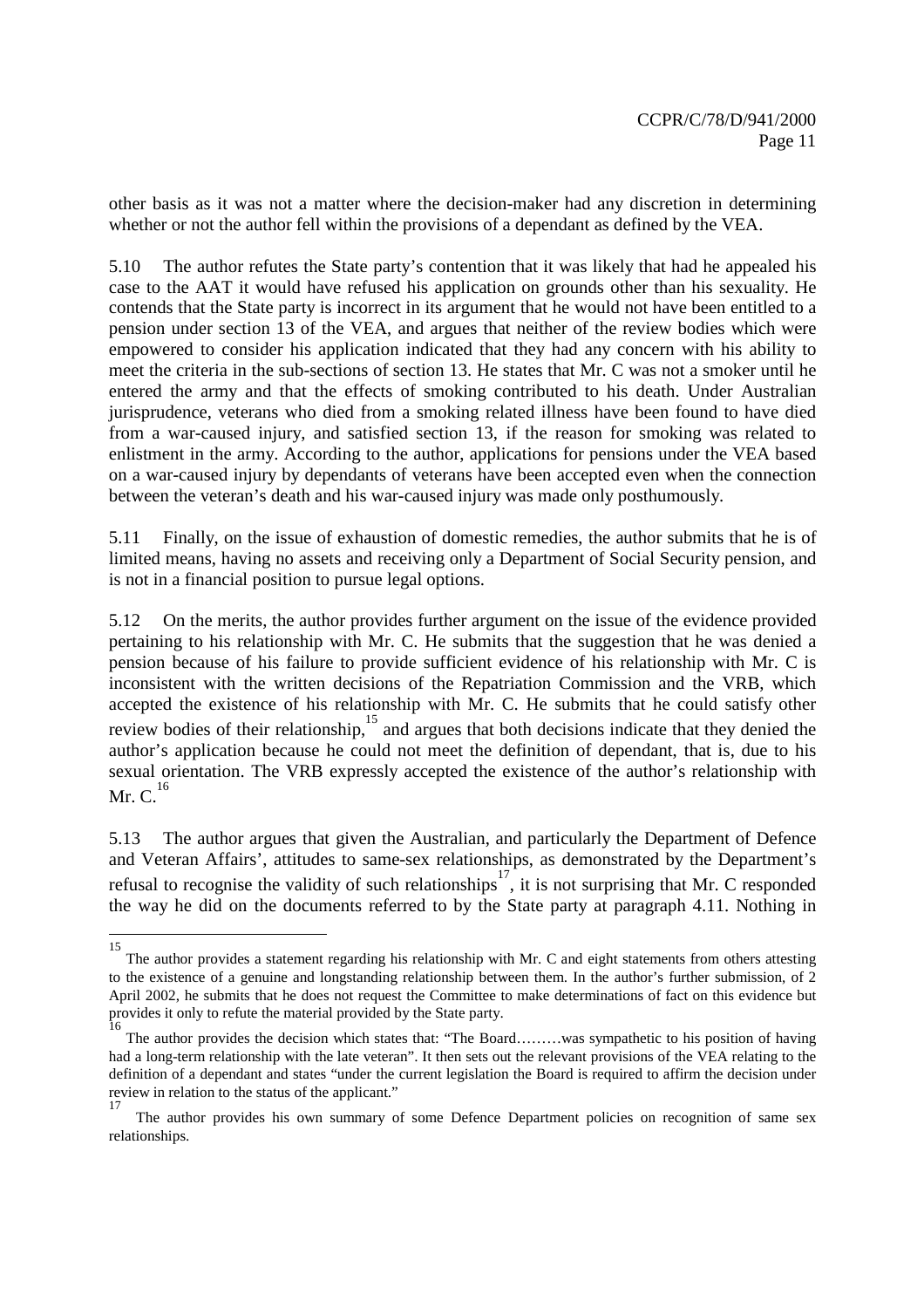-

these documents denies his relationship with Mr. C or amounts to evidence that there was no such relationship. There is no provision in any of the documents referred to which would have allowed Mr. C to describe his relationship with the author as there is no reference to "partner".

#### Supplementary submissions by the parties

6.1 On 7 February 2002, the State party informed the Committee that the mere fact that it does not respond to all of counsel's assertions and allegations does not mean that it accepts them as true and correct. It denies the author's allegation that by making assumptions about his ability to meet other criteria of the VEA, the Australian Government is again discriminating against him. It explains that it applied the author's factual circumstances to an examination of the eligibility of either a heterosexual or homosexual applicant for a pension under the VEA not in order to discriminate against the author but rather to answer the allegations made by him to the fullest extent possible. In its view, an examination of the criteria was necessary to answer the allegations and would have been undertaken regardless of the author's sex or sexual orientation.

6.2 On the author's argument that the requirement to seek further review when it is clear it will not result in a different outcome is ultimately also discriminatory, the State party submits that merely informing the Committee of the options that were available to the author is in no way discriminatory. The State party refutes the allegation that decisions of the domestic organs were in and of themselves discriminatory and argues that the author's application was given the same consideration as that of other applicants.

6.3 With respect to the author's claim that he was not given the opportunity to demonstrate whether or not he meets the criteria of section 13 of the VEA, the State party reiterates that the author was free to appeal the decision of the VRB to the AAT. In performing its functions, the AAT conducts a full review of the contested decision, and the author would have been entitled to demonstrate whether or not he met the section 13 criteria.<sup>18</sup>

6.4 The State party submits that while not coming to any conclusions as to the veracity of the additional evidence adduced by the author on this relationship with Mr. C, such evidence should have been presented to the AAT. The State party recalls that it is not the function of the Committee to act as a court or tribunal evaluating evidence.

7.1 On 2 April 2002, the author provided further comments on the State party's response. The author largely reiterates the arguments made in previous submissions. On his argument that he was discriminated against as he was not afforded the opportunity to have his ability to meet the criteria in section 13 assessed by the Repatriation Commission or the VRB, he argues that it was because his case was disposed of on the basis of his sexuality that his ability to meet the other criteria of the VEA was not assessed by a review body. A heterosexual applicant would

<sup>18</sup> The State party provides copies of sections 25 and 43 of the Administrative Appeals Tribunal Act 1975, which describes the functions of the AAT.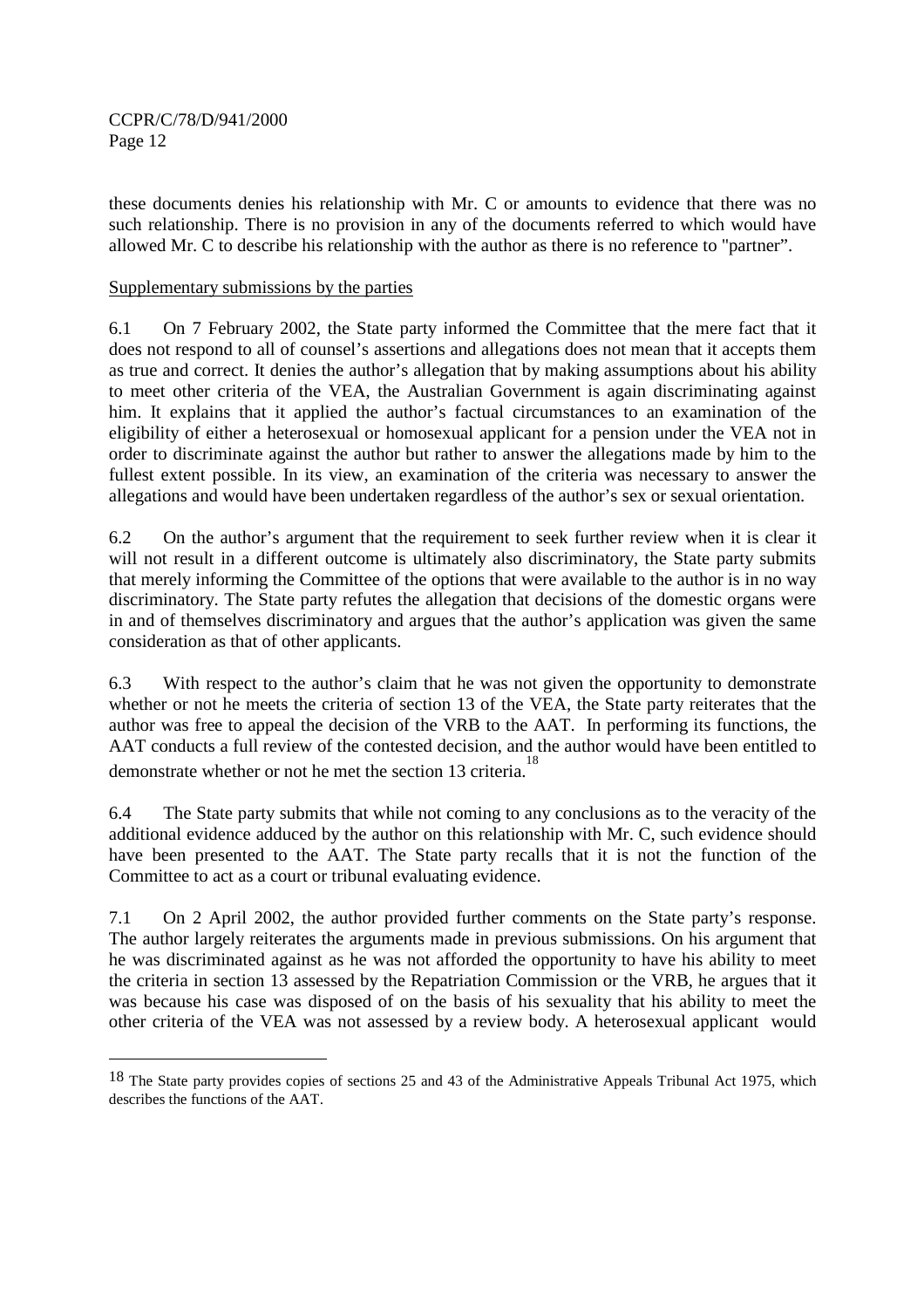have had the other criteria assessed by a review body thus removing the opportunity for the State party to undertake this assessment at this stage i.e. in its submission to the Committee.

7.2 In addition, the author states that he did not deny that he had a right to review in theory but argues that to require a person to pursue futile claims through a complex, time consuming and costly legal process which will ultimately result in the original decision being confirmed is discriminatory. The author maintains that the decisions of the Repatriation Commission and the VRB are discriminatory.

7.3 With respect to the information provided by him on the Australian Defence Force policies, the author maintains that this information demonstrates the attitude of the Defence Forces towards same-sex relationships generally. He also directs the Committee to the Defence Force website to support and substantiate his arguments on the Defence Forces attitude to same sex relationships. According to the author, it is clear from this website that a range of benefits are available to the families of Defence Force Personnel but only to "married" and "de facto" families of Defence Force personnel. The author submits that this excludes same sex partners.

8.1 On 16 May 2002, the State party reiterated that although it did not intend to comment further on the author's arguments, it did not necessarily accept the author's comments or allegations as true or correct.

#### Issues and proceedings before the Committee

#### *Consideration of admissibility*

9.1 Before considering any claim contained in a communication, the Human Rights Committee must, in accordance with rule 87 of its Rules of Procedure, decide whether or not the complaint is admissible under the Optional Protocol to the Covenant.

9.2 The Committee has ascertained that the same matter is not being examined under another procedure of international investigation or settlement for the purposes of article 5, paragraph 2 (a) of the Optional Protocol.

9.3 The Committee notes the State party's challenge to the admissibility of the communication on the ground that the author is not a victim as, regardless of the decisions of the domestic authorities, he has not established that he had a prima facie entitlement to a pension and therefore his sexual orientation is not determinative of the issue. The Committee recalls that an author of a communication is a victim within the meaning of article 1 of the Optional Protocol, if he/she is personally adversely affected by an act or omission of the State party. The Committee observes that the domestic authorities refused the author a pension on the basis that he did not meet the definition of being a "member of a couple" by not having lived with a "person of the opposite sex". In the Committee's view it is clear that at least those domestic bodies seized of the case, found the author's sexual orientation to be determinative of lack of entitlement. In that respect, the author has established that he is a victim of an alleged violation of the Covenant for purposes of the Optional Protocol.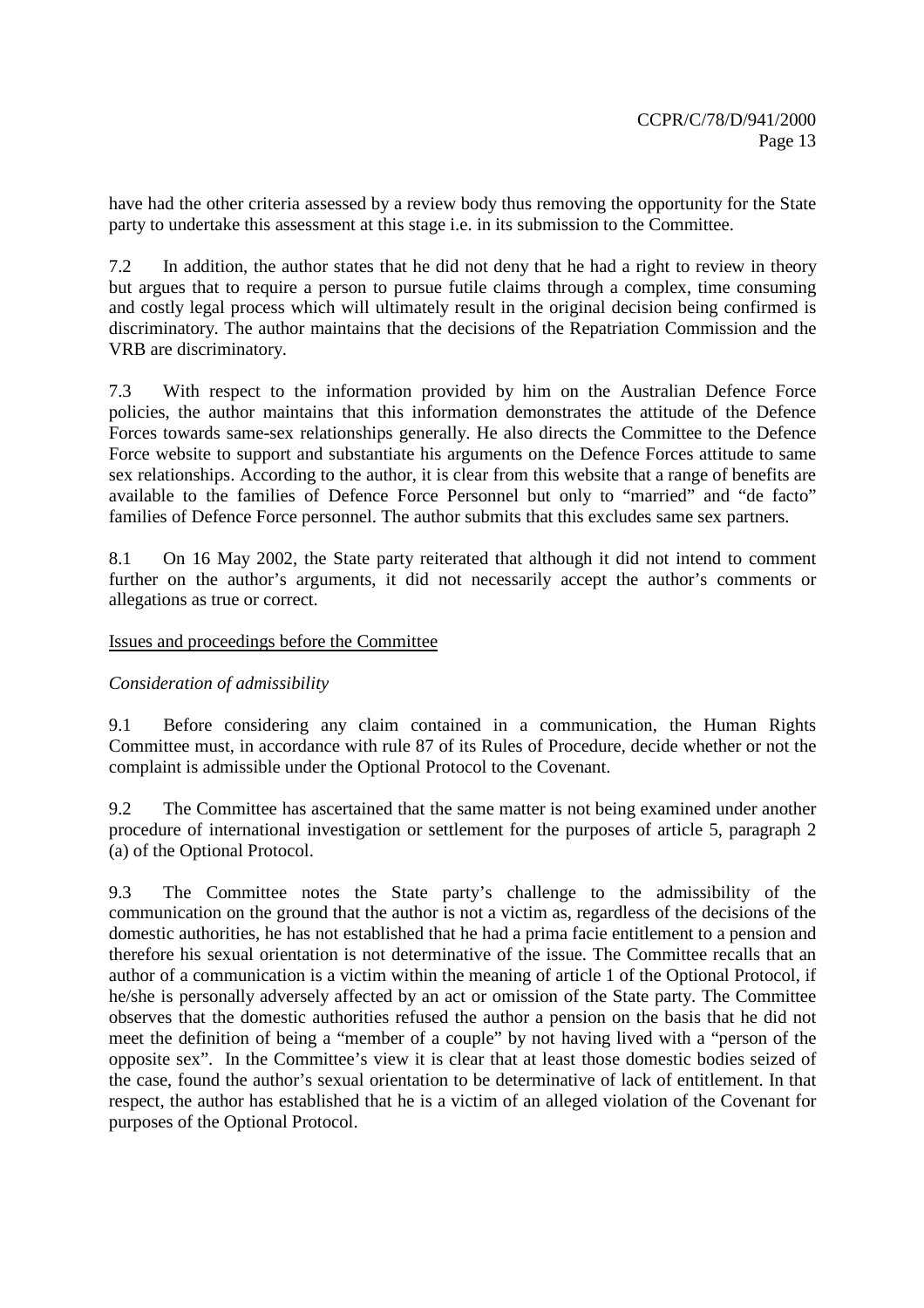9.4 The Committee notes the State party's argument that the author has not exhausted domestic remedies as he did not appeal his case to the AAT, which would likely have concluded that the author was not entitled to a pension on grounds other than (or in addition to) those relating to his sexual orientation and which would not involve any distinction upon which a breach of article 26 could be founded. The Committee notes that the State party does not claim that the AAT would (or even could) have arrived at a different outcome to that of the VRB but may merely have applied different reasoning to dispose of his claim. Moreover, the State party does not argue that the AAT could have come to a different interpretation of the impugned sections of the VEA (sections 5(E), 5(E) 2 and 11), on the basis of which the author's application was denied. Neither does it indicate any other domestic body (at either Federal or State level) to which he would have had recourse to challenge the legislation itself. The Committee also notes **that it is clear from the legislation that the author would never have been in a position to draw a pension, regardless of whether he could meet all the other criteria under the VEA, as he was not living with a member of the opposite sex.** The Committee recalls that domestic remedies need not be exhausted if they objectively have no prospect of success: where under applicable domestic laws the claim would inevitably be dismissed, or where established jurisprudence of the highest domestic tribunals would preclude a positive result. 19 Taking into account the clear wording of the sections of the VEA in question, and noting that the State party itself admits that an appeal to the AAT would not have been successful, the Committee concludes that there were no effective remedies that the author might have pursued. As the Committee can find no other reason to consider the communication inadmissible it proceeds to a consideration of the merits.

#### *Consideration of the merits*

10.1 The Human Rights Committee has considered the present communication in the light of all the information made available to it by the parties, as provided in article 5, paragraph 1, of the Optional Protocol.

10.2 The author's claim is that the State party's refusal to grant him a pension on the ground that he does not meet with the definition of "dependant", for having been in a same-sex relationship with Mr. C, violates his rights under article 26 of the Covenant, on the basis of his sexual orientation. The Committee notes the State party's argument that had the domestic authorities applied all the facts of the author's case to the VEA it would have found other reasons to dispose of the author's claim, reasons that apply to every applicant regardless of sexual orientation. The Committee also notes that the author contests this view that he did not have a prima facie right to a pension. On the arguments provided, the Committee observes that it is not clear whether the author would in fact have fulfilled the other criteria under the VEA, and it recalls that it is not for the Committee to examine the facts and evidence in this regard. However,

 $\frac{1}{19}$ Barzhig v. France, supra.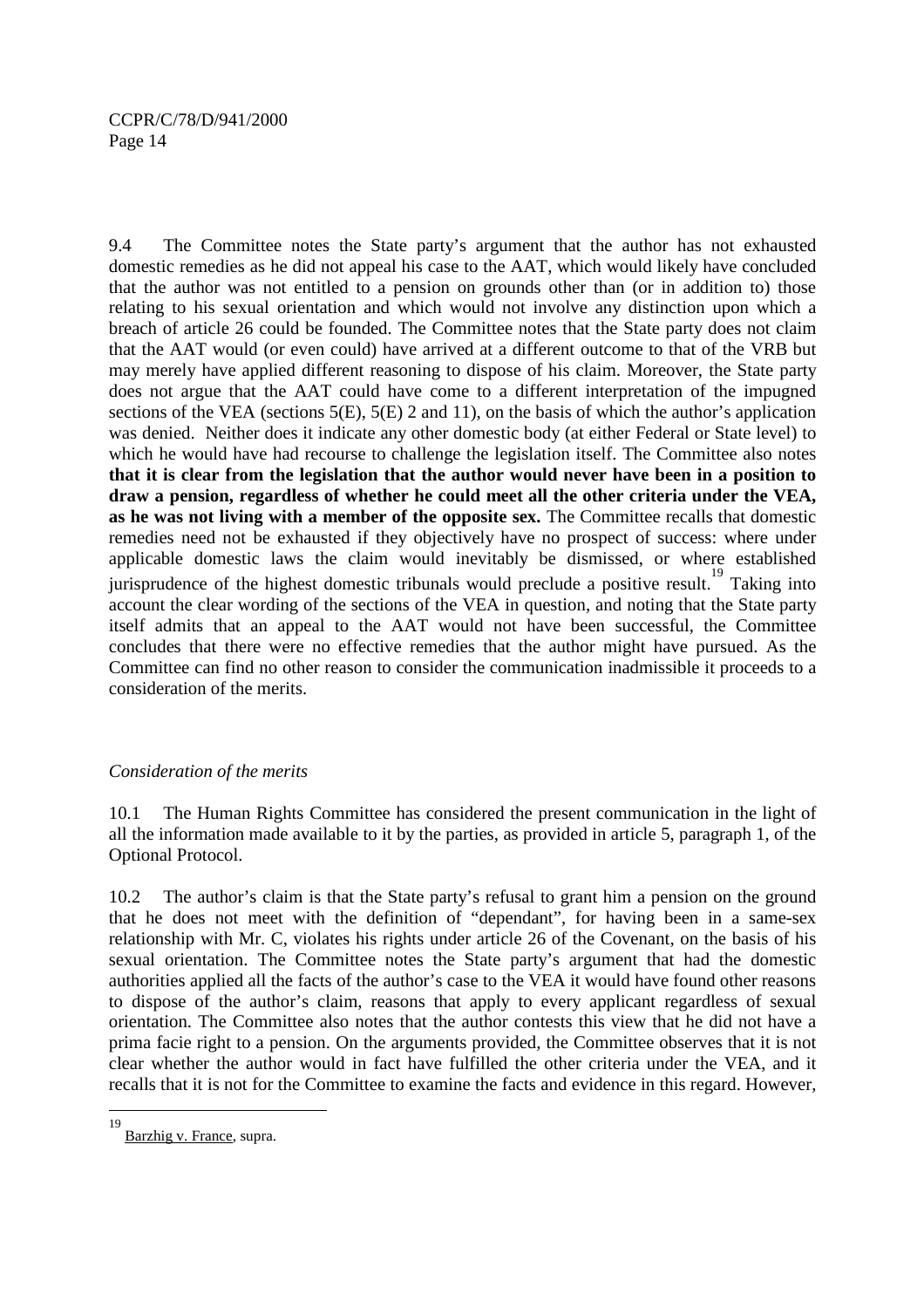the Committee notes that the only reason provided by the domestic authorities in disposing of the author's case was based on the finding that the author did not satisfy the condition of "living with a person of the opposite sex". For the purposes of deciding on the author's claim, this is the only aspect of the VEA at issue before the Committee.

10.3 The Committee notes that the State party fails specifically to refer to the impugned sections of the Act (sections 5(E), 5(E) 2 and 11) on the basis of which the author was refused a pension because he did not meet with the definition of a "member of a couple" by not "living with a member of the opposite sex". The Committee observes that the State party does not deny that the refusal of a pension on this basis is a correct interpretation of the VEA but merely refers to other grounds in the Act on which the author's application could have been rejected. The Committee considers, that a plain reading of the definition "member of a couple" under the Act suggests that the author would never have been in a position to draw a pension, regardless of whether he could meet all the other criteria under the VEA, as he was not living with a member of the opposite sex. The State party does not contest this. Consequently, it remains for the Committee to decide whether, by denying a pension under the VEA to the author, on the ground that he was of the same sex as the deceased Mr. C, the State party has violated article 26 of the Covenant.

10.4 The Committee recalls its earlier jurisprudence that the prohibition against discrimination under article 26 comprises also discrimination based on sexual orientation. It recalls that in previous communications the Committee found that differences in the receipt of benefits between married couples and heterosexual unmarried couples were reasonable and objective, as the couples in question had the choice to marry with all the entailing consequences.<sup>21</sup> It transpires from the contested sections of the VEA that individuals who are part of a married couple or of a heterosexual cohabiting couple (who can prove that they are in a "marriage-like" relationship) fulfill the definition of "member of a couple" and therefore of a "dependant", for the purpose of receiving pension benefits. In the instant case, it is clear that the author, as a same sex partner, did not have the possibility of entering into marriage. Neither was he recognized as a cohabiting partner of Mr. C, for the purpose of receiving pension benefits, because of his sex or sexual orientation. The Committee recalls its constant jurisprudence that not every distinction amounts to prohibited discrimination under the Covenant, as long as it is based on reasonable and objective criteria. The State party provides no arguments on how this distinction between same-sex partners, who are excluded from pension benefits under law, and unmarried heterosexual partners, who are granted such benefits, is reasonable and objective, and no evidence which would point to the existence of factors justifying such a distinction has been advanced. In this context, the Committee finds that the State party has violated article 26 of the Covenant by denying the author a pension on the basis of his sex or sexual orientation.

 $\overline{a}$ 

<sup>20</sup> Toonen v. Australia, supra. 21

Danning v. the Netherlands, supra.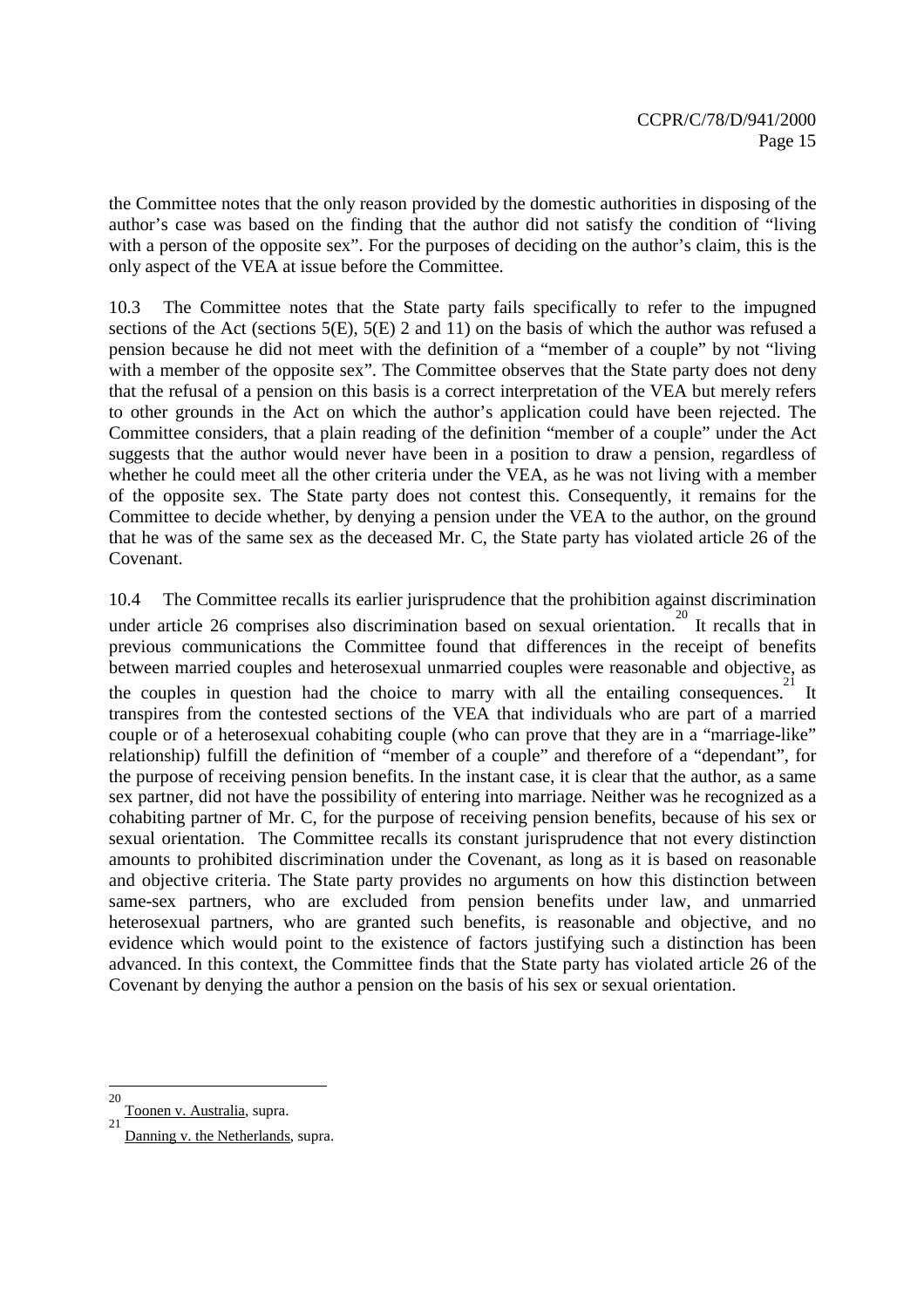11. The Human Rights Committee, acting under article 5, paragraph 4, of the Optional Protocol to the International Covenant on Civil and Political Rights, is of the view that the facts as found by the Committee reveal a violation by Australia of article 26 of the Covenant.

12 Pursuant to article 2, paragraph 3(a), of the Covenant, the Committee concludes that the author, as a victim of a violation of article 26 is entitled to an effective remedy, including the reconsideration of his pension application without discrimination based on his sex or sexual orientation, if necessary through an amendment of the law. The State party is under an obligation to ensure that similar violations of the Covenant do not occur in the future.

13 Bearing in mind that, by becoming a State party to the Optional Protocol, the State party has recognised the competence of the Committee to determine whether there has been a violation of the Covenant or not and that, pursuant to article 2 of the Covenant, the State party has undertaken to ensure to all individuals within its territory and subject to its jurisdiction the rights recognised in the Covenant and to provide an effective and enforceable remedy in case a violation has been established, the Committee wishes to receive from the State party, within 90 days, information about the measures taken to give effect to its Views. The Committee is also requested to publish the Committee's Views.

[Adopted in English, French and Spanish, the English text being the original version. Subsequently to be issued in Arabic. Chinese and Russian as part of the Committee's annual report to the General Assembly.]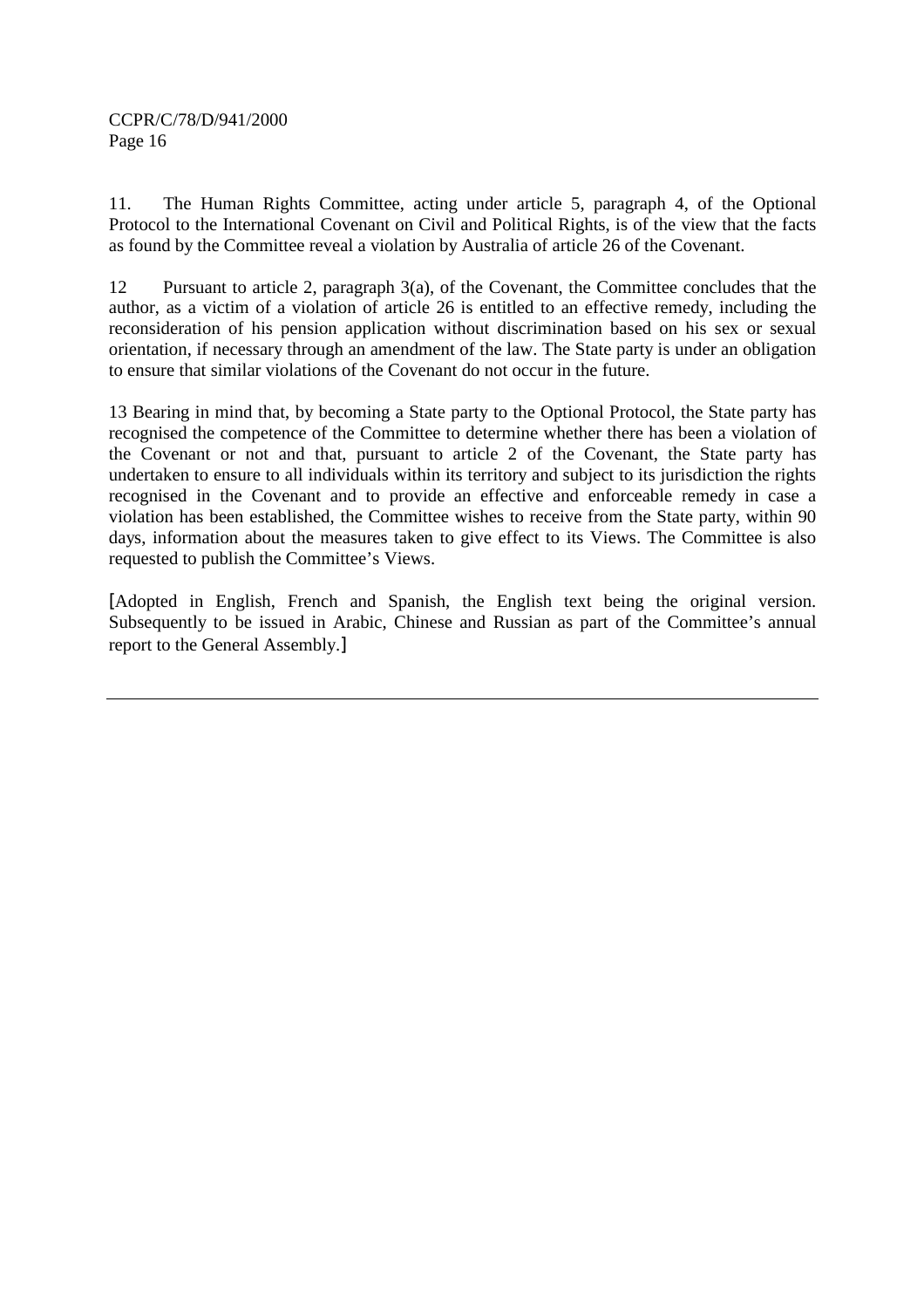#### Appendix

#### Individual opinion by Committee members Mrs. Ruth Wedgwood and Mr. Franco DePasquale (concurring)

 Many countries recognize a right of privacy in intimate relationships, enjoyed by all citizens regardless of sexual orientation. In 1994, this Committee grounded a similar right on Article 17 of the Covenant on Civil and Political Rights -- finding, in its views on Toonen v. Australia,22 that Tasmanian penal statutes purporting to criminalize "unnatural sexual practices" amounted to an "arbitrary or unlawful interference with … privacy." In Toonan, the federal government of Australia represented to the Committee that the Tasmanian criminal law indeed amounted to "arbitrary interference with [Mr. Toonen's] privacy" and "cannot be justified" on policy grounds.23 Laws penalizing homosexual activity had already been repealed in other Australian states, with the exception of Tasmania, and this Committee's decision seems to have served as a means for Australia to overcome barriers of federalism.

 In Toonen, the author had complained that the Tasmanian criminal code did "not distinguish between sexual activity *in private* and sexual activity *in public* and bring[s] private activity *into the public domain*."24 (Emphasis added.) The Committee's ruling was founded on the right to be left alone, where there are no reasonable safety, public order, health or moral grounds offered by the state party to justify the interference with privacy.

 The current case of Edward Young v. Australia poses a broader question, where various states parties may have decided views -- namely, whether a state is obliged by the Covenant on Civil and Political Rights to treat long-term same-sex relationships identically to formal marriages and "marriage-like" heterosexual unions -- here, for the purpose of awarding pension benefits to the surviving dependents of military service personnel. Writ large, the case opens the general question of positive rights to equal treatment – whether a state must accommodate samesex relationships on a par with more traditional forms of civil union.

 On the facts and in the particular posture of this case, the Committee has concluded that the differentiation made by Australia between same-sex and heterosexual civil partners has not been sustained against Mr. Young's challenge. The trespass is not based on a right of privacy under Article 17, but rather on the claimed right to equality before the law under Article 26 of the Covenant.

 But two observations must be made about the limits of the Committee's disposition of this case, pertinent to future practice.

-

<sup>22</sup> Toonen v. Australia, Communication No. 488/1992, Views adopted on 4 April 1994.

<sup>23</sup> *Id.*, paragraph 6.2

<sup>24</sup> *Id.*, paragraph 3.1(a).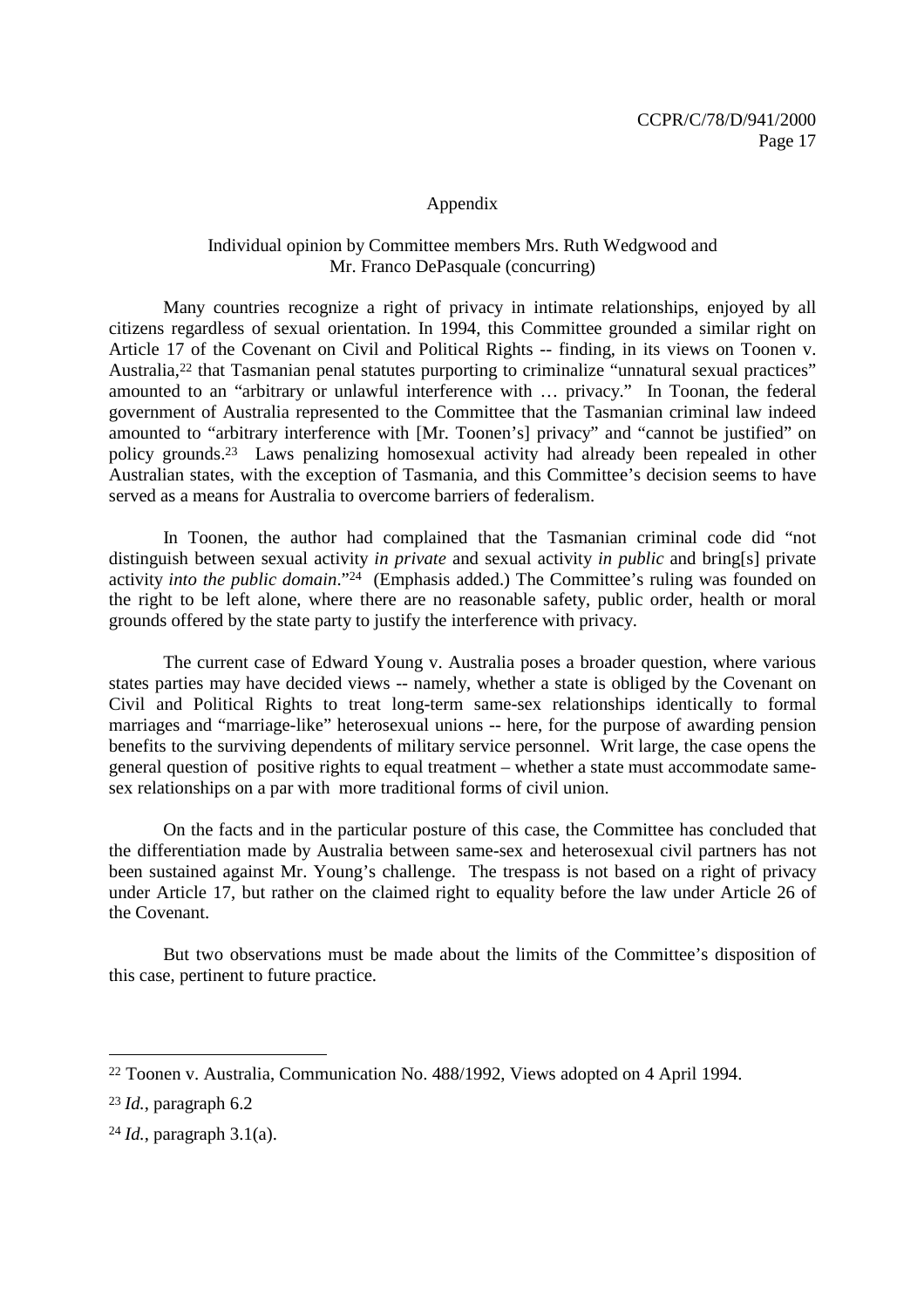1

 First, as a general matter, complainants should be held to their duty of exhausting local remedies, including full rights of local appeal, before any communication is judged on the merits by this Committee. We have no basis to assume that Australian courts would be unable or unwilling to interpret Australian statutory law in light of the treaty norms voluntarily adopted by Australia. Even if a legal system has not formally incorporated the Covenant within its domestic law, the Covenant may serve as a persuasive benchmark in making judgments about Parliamentary intent. The Committee should not assume that international law only operates from the outside on national legal systems. Nor can the Committee demand that rights must be incorporated by open citation of the Covenant. It is the substance, rather than the nomenclature that counts, and some national court systems may prefer to explain their choices in light of constitutional, common law, or civil law norms, even while protecting the substance of Covenant rights. Certainly if the volume of individual communications under the Optional Protocol of the Covenant continues to increase, the Committee will have to exercise greater discipline in consigning to the national courts the decisions that are properly theirs.

 In this case, Mr. Young applied for a pension as a veteran's dependent, claiming status as the survivor of Mr. C. The Australian Repatriation Commission found that Mr. Young did not qualify as a statutory dependent under Australian law, despite a long domestic relationship described by Mr. Young.25 On first appeal, the Australian Veterans Review Board affirmed the denial of benefits to Mr. Young. But the complainant did not take further available appeals to the Commonwealth Administrative Appeals Tribunal or to the Federal Court of Australia, and there is nothing in our record to show that these steps would have been futile.

 Second, the posture of the instant case limits the reach of our decision. Australia has contested the admissibility of the communication only on the fact-specific claims (1) that Mr. C has not been shown to have suffered a "war-caused" death and hence would not be able to pass on pension rights to any dependent at all, and (2) that there is insufficient evidence of a durable relationship between Mr. Young and Mr. C.

 In a case of this moment, it is perhaps surprising that Australia has not chosen to enter into any discussion, pro or con, on the merits of the claim made under Article 26 of the Covenant. Australia has offered no views concerning Mr. Young's argument that the distinction made by statute between same sex and heterosexual civil partners is unfounded, and the Committee has essentially entered a default judgment. Under Covenant jurisprudence, a state party must offer "reasonable and objective criteria" for making any distinction on grounds of sex or (according to our "guidance" to the state party in paragraph 8.7 of the Toonan case) on grounds of sexual orientation. Yet, as the Committee notes in paragraph 10.4 of the instant case of Mr. Young, "The State party provides no arguments on how this distinction between same-sex partners, who are excluded from pension benefits under law, and unmarried heterosexual partners, who are granted such benefits, is reasonable and objective, and no evidence which

<sup>25</sup> Mr. Young stated that he was the companion of Mr. C for 38 years, beginning in 1960. Mr. C served in the Australian armed forces for a period of three years, during World War Two. The commission hearing officer expressed "regret that I am … unable to exercise any discretion in this matter." *Id.*, paragraph 2.2